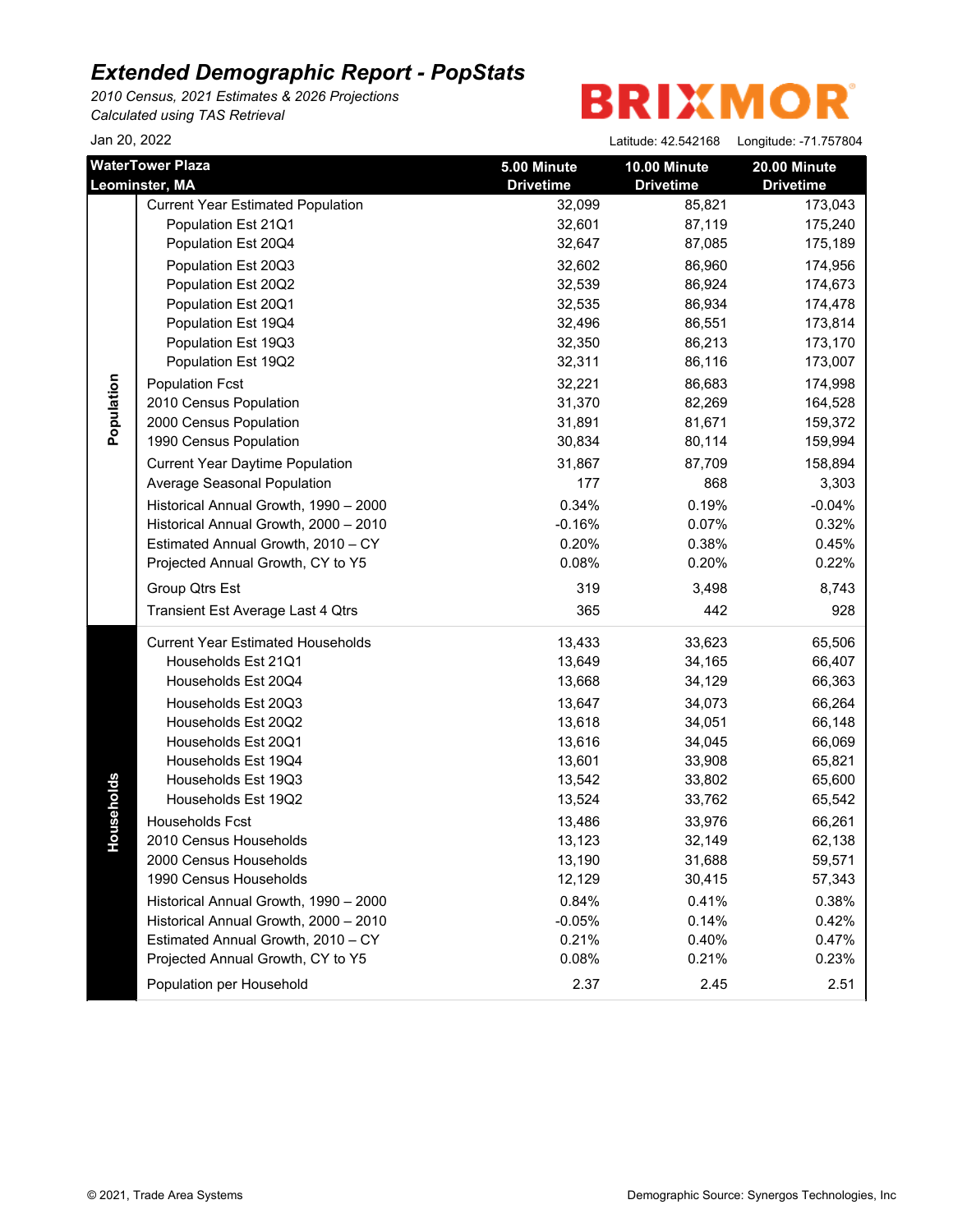*2010 Census, 2021 Estimates & 2026 Projections Calculated using TAS Retrieval*

**BRIXMOR** 

Jan 20, 2022 Latitude: 42.542168 Longitude: -71.757804

| <b>WaterTower Plaza</b><br>Leominster, MA     | 5.00 Minute<br><b>Drivetime</b> | 10.00 Minute<br><b>Drivetime</b> | 20.00 Minute<br><b>Drivetime</b> |
|-----------------------------------------------|---------------------------------|----------------------------------|----------------------------------|
| HH Income \$500,000 or more                   | 1.0%                            | 0.9%                             | 1.7%                             |
| HH Income \$250,000 to \$499,999              | 1.2%                            | 1.1%                             | 2.0%                             |
| HH Income \$200,000 to \$249,999              | 2.7%                            | 2.6%                             | 4.7%                             |
| HH Income \$175,000 to \$199,999              | 2.2%                            | 2.9%                             | 4.6%                             |
| HH Income \$150,000 to \$174,999              | 3.4%                            | 4.2%                             | 6.1%                             |
| HH Income \$100,000 to 149,999                | 15.3%                           | 15.9%                            | 18.2%                            |
| HH Income \$75,000 to 99,999                  | 14.5%                           | 14.0%                            | 13.8%                            |
| HH Income \$50,000 to 74,999                  | 18.0%                           | 17.9%                            | 16.7%                            |
| HH Income \$35,000 to 49,999                  | 12.5%                           | 11.7%                            | 10.3%                            |
| HH Income \$25,000 to 34,999                  | 8.2%                            | 9.1%                             | 7.4%                             |
| HH Income \$15,000 to 24,999                  | 10.9%                           | 9.5%                             | 7.0%                             |
| HH Income \$0 to 14,999                       | 10.1%                           | 10.2%                            | 7.5%                             |
| Average Household Income                      | \$79,830                        | \$80,233                         | \$99,475                         |
| Median Household Income                       | \$60,386                        | \$62,332                         | \$76,739                         |
| Per Capita Income                             | \$33,706                        | \$32,339                         | \$38,813                         |
| 2000 Average HH Income                        | \$49,165                        | \$50,377                         | \$59,499                         |
| 2000 Median HH Income                         | \$41,027                        | \$41,614                         | \$48,515                         |
| Disposable HH Income \$500,000 or more        | #N/A                            | #N/A                             | #N/A                             |
| Disposable HH Income \$250,000 to \$499,999   | #N/A                            | #N/A                             | #N/A                             |
| Disposable HH Income \$200,000 to \$249,999   | #N/A                            | #N/A                             | #N/A                             |
| Disposable HH Income \$175,000 to \$199,999   | 1%                              | $1\%$                            | 2%                               |
| Disposable HH Income \$150,000 to \$174,999   | 2%                              | 2%                               | 4%                               |
| Disposable HH Income \$100,000 to \$149,999   | 11%                             | 13%                              | 17%                              |
| Disposable HH Income \$75,000 to \$99,999     | 14%                             | 14%                              | 15%                              |
| Disposable HH Income \$50,000 to \$74,999     | 20%                             | 19%                              | 19%                              |
| Disposable HH Income \$35,000 to \$49,999     | 16%                             | 15%                              | 14%                              |
| Disposable HH Income \$25,000 to \$34,999     | 9%                              | 10%                              | $8%$                             |
| Disposable HH Income \$15,000 to \$24,999     | 11%                             | 10%                              | 8%                               |
| Disposable HH Income \$0 to\$14,999           | 13%                             | 13%                              | 9%                               |
| Average Disposable Income                     | 63,197                          | 64,568                           | 77,939                           |
| Median Disposable Income                      | 51,100                          | 52,689                           | 64,808                           |
| Householder White - Count                     | 9,566                           | 23,753                           | 52,380                           |
| Median HH Income                              | \$68,548                        | \$69,444                         | \$84,114                         |
| Average HH Income                             | \$77,318                        | \$79,070                         | \$92,775                         |
| Householder Black or African-American - Count | 589                             | 1,330                            | 1,767                            |
| Median HH Income                              | \$80,771                        | \$71,680                         | \$76,214                         |
| Average HH Income                             | \$82,470                        | \$76,705                         | \$80,427                         |
| Householder Hispanic - Count                  | 2,303                           | 6,145                            | 7,760                            |
| Median HH Income                              | \$41,959                        | \$45,974                         | \$46,946                         |
| Average HH Income                             | \$48,610                        | \$54,097                         | \$57,266                         |
| Householder Asian or Pacific Islander - Count | 263                             | 684                              | 1,238                            |
| Median HH Income                              | \$81,358                        | \$87,665                         | \$98,281                         |
| Average HH Income                             | \$86,244                        | \$91,498                         | \$106,183                        |
| Householder Other or Pacific Islander - Count | 713                             | 1,711                            | 2,361                            |
| Median HH Income                              | \$48,347                        | \$47,876                         | \$53,310                         |
| Average HH Income                             | \$55,882                        | \$57,336                         | \$65,539                         |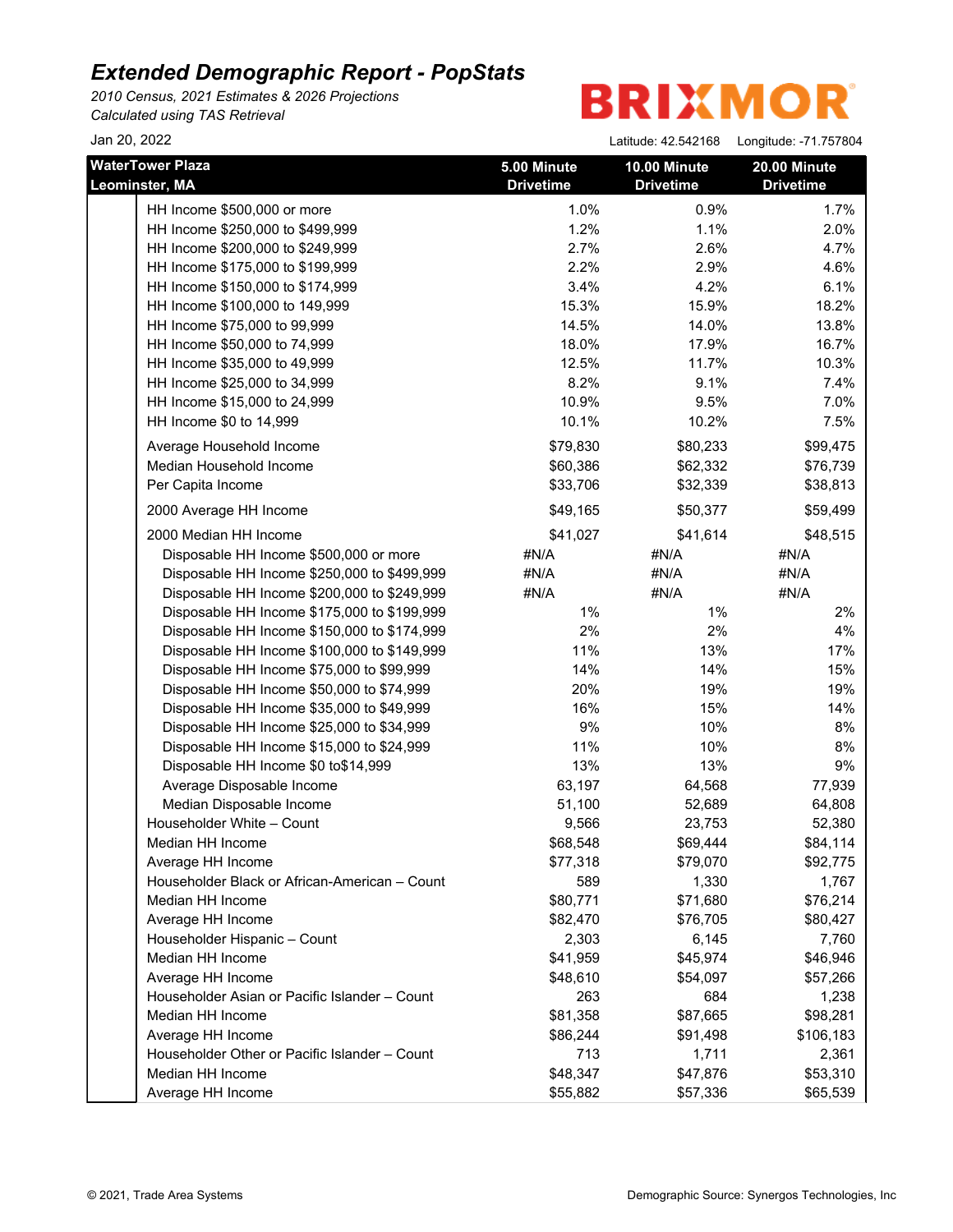*2010 Census, 2021 Estimates & 2026 Projections Calculated using TAS Retrieval*

| Jan 20, 2022                      |                                                                                                                                              |                                                    | Latitude: 42.542168                                | Longitude: -71.757804                                          |
|-----------------------------------|----------------------------------------------------------------------------------------------------------------------------------------------|----------------------------------------------------|----------------------------------------------------|----------------------------------------------------------------|
|                                   | <b>WaterTower Plaza</b><br><b>Leominster, MA</b>                                                                                             | 5.00 Minute<br><b>Drivetime</b>                    | 10.00 Minute<br><b>Drivetime</b>                   | 20.00 Minute<br><b>Drivetime</b>                               |
| Gender                            | <b>Male Population</b><br>Female Population                                                                                                  | 15,647<br>16,452                                   | 42,387<br>43,434                                   | 87,168<br>85,875                                               |
|                                   | Count of Pop 0 to 4 years<br>Count of Pop 0 to 7 years<br>Count of Pop 5 - 13<br>Count of Pop 14 - 18                                        | 1,784<br>2,560<br>3,341<br>1,515                   | 4,581<br>6,521<br>8,528<br>4,012                   | 8,389<br>11,875<br>16,077<br>7,740                             |
|                                   | Count of Pop 19 - 22<br>Count of Pop 22 - 25<br>Count of Pop 25 - 29<br>Count of Pop 30 - 34<br>Count of Pop 35 - 39<br>Count of Pop 40 - 44 | 1,562<br>1,235<br>2,042<br>1,928<br>2,007<br>2,015 | 5,146<br>3,740<br>5,888<br>5,707<br>5,347<br>5,204 | 9,821<br>7,830<br>12,527<br>10,880<br>9,785<br>9,538           |
|                                   | Count of Pop 45 - 59<br>Count of Pop 60 - 74<br>Count of Pop 75 - 84<br>Count of Pop 85+<br>% of Pop 0 to 4 years                            | 6,487<br>5,802<br>1,725<br>653<br>5.6%             | 17,003<br>14,783<br>4,366<br>1,517<br>5.3%         | 35,843<br>32,859<br>8,954<br>2,801<br>4.8%                     |
| <b>Total Population</b><br>by Age | % of Pop 0 to 7 years<br>% of Pop 5 - 13<br>% of Pop 14 - 18<br>% of Pop 19 - 22<br>% of Pop 22 - 25                                         | 8.0%<br>10.4%<br>4.7%<br>4.9%<br>3.8%              | 7.6%<br>9.9%<br>4.7%<br>6.0%<br>4.4%               | 6.9%<br>9.3%<br>4.5%<br>5.7%<br>4.5%                           |
|                                   | % of Pop 25 - 29<br>% of Pop 30 - 34<br>% of Pop 35 - 39<br>% of Pop 40 - 44<br>% of Pop 45 - 59                                             | 6.4%<br>6.0%<br>6.3%<br>6.3%<br>20.2%              | 6.9%<br>6.6%<br>6.2%<br>6.1%<br>19.8%              | 7.2%<br>6.3%<br>5.7%<br>5.5%<br>20.7%                          |
|                                   | % of Pop 60 - 74<br>% of Pop 75 - 84<br>% of Pop 85+<br>Median Age<br>Average Age                                                            | 18.1%<br>5.4%<br>2.0%<br>41.6<br>41.3              | 17.2%<br>5.1%<br>1.8%<br>40.0<br>40.6              | 19.0%<br>5.2%<br>1.6%<br>41.8<br>41.6                          |
|                                   | % of Pop 0 to 4 years<br>% of Pop 5 - 13<br>% of Pop 14 - 18<br>% of Pop 19 - 22                                                             | 5.9%<br>11.1%<br>5.1%<br>5.2%                      | 5.5%<br>10.4%<br>5.1%<br>6.2%                      | 4.9%<br>9.5%<br>4.7%<br>5.8%                                   |
| Male Population<br>by Age         | % of Pop 22 - 25<br>% of Pop 25 - 29<br>% of Pop 30 - 34<br>% of Pop 35 - 39<br>% of Pop 40 - 44                                             | 4.1%<br>6.7%<br>6.2%<br>6.2%<br>6.2%               | 4.6%<br>7.2%<br>6.9%<br>6.3%<br>6.1%               | 4.9%<br>7.9%<br>6.8%<br>5.9%                                   |
|                                   | % of Pop 45 - 59<br>% of Pop 75 - 84<br>% of Pop 60 - 74<br>% of Pop 85+                                                                     | 20.0%<br>4.5%<br>17.7%<br>1.2%                     | 19.7%<br>4.3%<br>16.6%<br>1.1%                     | 5.6%<br>20.4%<br>4.4%<br>18.1%<br>1.0%                         |
|                                   | Median Age<br>Average Age<br>© 2021, Trade Area Systems                                                                                      | 39.8<br>39.9                                       | 38.2<br>39.2                                       | 39.7<br>40.3<br>Demographic Source: Synergos Technologies, Inc |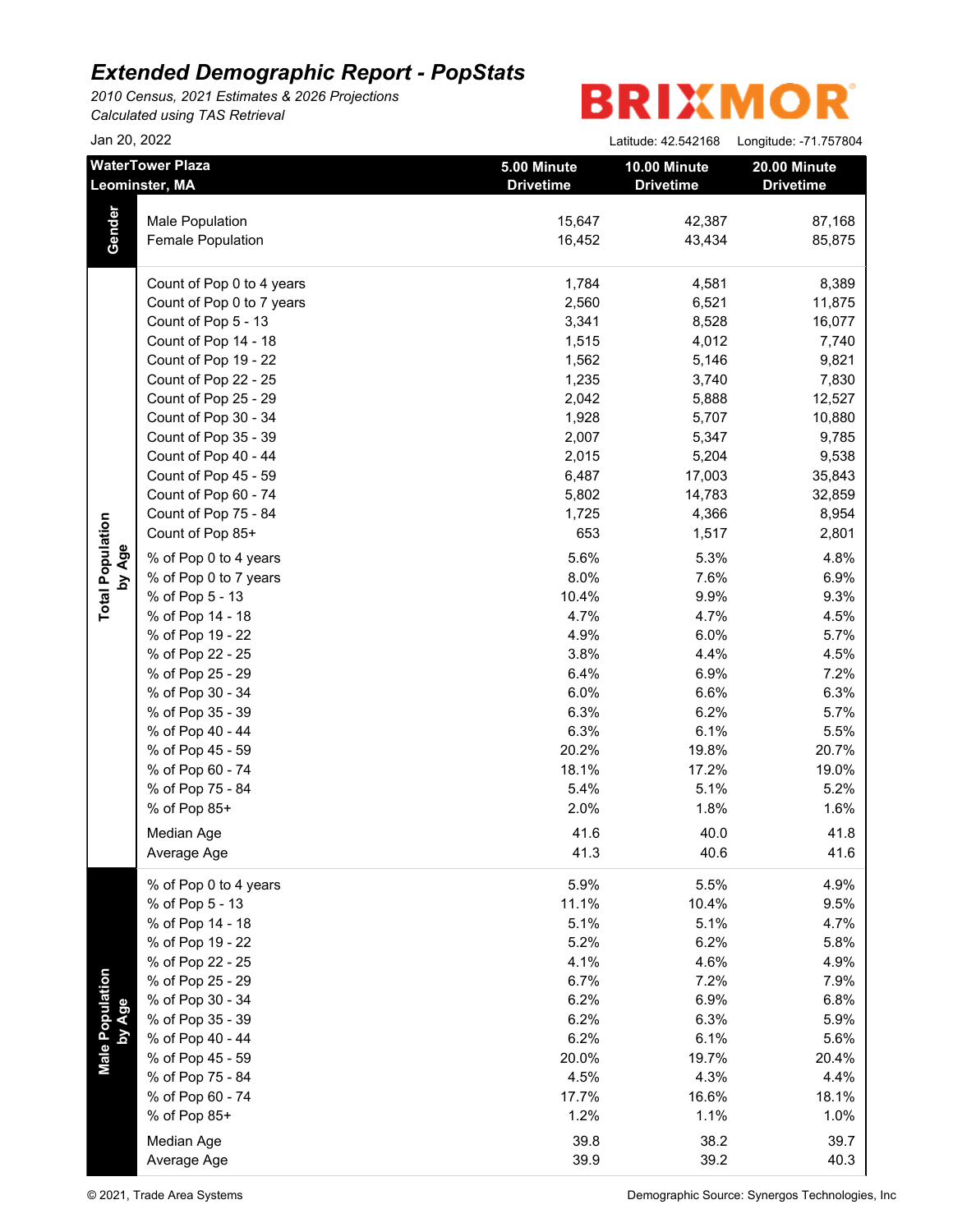*2010 Census, 2021 Estimates & 2026 Projections Calculated using TAS Retrieval*

|                    | Jan 20, 2022                                  |                                 | Latitude: 42.542168    Longitude: -71.757804 |                                  |
|--------------------|-----------------------------------------------|---------------------------------|----------------------------------------------|----------------------------------|
|                    | <b>WaterTower Plaza</b><br>Leominster, MA     | 5.00 Minute<br><b>Drivetime</b> | 10.00 Minute<br><b>Drivetime</b>             | 20.00 Minute<br><b>Drivetime</b> |
|                    | % of Pop 0 to 4 years                         | 5.3%                            | 5.1%                                         | 4.8%                             |
|                    | % of Pop 5 - 13                               | 9.8%                            | 9.5%                                         | 9.1%                             |
|                    | % of Pop 14 - 18                              | 4.3%                            | 4.3%                                         | 4.3%                             |
|                    | % of Pop 19 - 22                              | 4.6%                            | 5.8%                                         | 5.5%                             |
|                    | % of Pop 22 - 25                              | 3.6%                            | 4.1%                                         | 4.2%                             |
|                    | % of Pop 25 - 29                              | 6.1%                            | 6.5%                                         | 6.6%                             |
|                    | % of Pop 30 - 34                              | 5.9%                            | 6.4%                                         | 5.7%                             |
| by Age             | % of Pop 35 - 39                              | 6.3%                            | 6.2%                                         | 5.4%                             |
|                    | % of Pop 40 - 44                              | 6.4%                            | 6.0%                                         | 5.4%                             |
|                    | % of Pop 45 - 59                              | 20.4%                           | 20.0%                                        | 21.0%                            |
|                    | % of Pop 60 - 74                              | 18.4%                           | 17.8%                                        | 19.9%                            |
|                    | % of Pop 75 - 84                              | 6.2%                            | 5.9%                                         | 5.9%                             |
|                    | % of Pop 85+                                  | 2.8%                            | 2.4%                                         | 2.3%                             |
|                    | Median Age                                    | 43.3                            | 41.8                                         | 44.1                             |
|                    | Average Age                                   | 42.6                            | 41.8                                         | 42.8                             |
|                    | Count of White                                |                                 |                                              |                                  |
|                    | Count of Black or African-American            | 26,032<br>2,001                 | 69,889<br>4,754                              | 149,334<br>7,494                 |
|                    | Count of Asian or Pacific Islander            | 951                             | 2,396                                        |                                  |
|                    |                                               |                                 |                                              | 4,150                            |
|                    | Count of Other races<br>White                 | 3,116                           | 8,782                                        | 12,066                           |
| Race               |                                               | 81.1%                           | 81.4%                                        | 86.3%                            |
|                    | <b>Black or African American</b>              | 6.2%                            | 5.5%                                         | 4.3%                             |
|                    | Asian                                         | 3.0%                            | 2.8%                                         | 2.4%                             |
|                    | <b>Other Races</b>                            | 9.7%                            | 10.2%                                        | 7.0%                             |
|                    | Speak English at Home                         | 73.3%                           | 73.7%                                        | 80.6%                            |
|                    | Speak Spanish at Home                         | 16.1%                           | 17.8%                                        | 11.8%                            |
|                    | Speak French or French Creole at Home         | 1.8%                            | 1.5%                                         | 1.3%                             |
|                    | Speak German at Home                          | 0.2%                            | 0.2%                                         | 0.2%                             |
|                    | Speak Russian or Other Slavic Language at Hor | 0.3%                            | 0.3%                                         | 0.3%                             |
|                    | Speak Other Indo-European Language at Home    | 3.8%                            | 3.3%                                         | 3.3%                             |
| Language<br>Spoken | Speak Chinese at Home                         | 0.2%                            | 0.2%                                         | 0.4%                             |
|                    | Speak Korean at Home                          | 0.1%                            | 0.1%                                         | 0.1%                             |
|                    | Speak Vietnamese at Home                      | 0.4%                            | 0.3%                                         | 0.2%                             |
|                    | Speak Other Asian Language at Home            | 1.0%                            | 0.9%                                         | 0.6%                             |
|                    | Speak Tagalog and Other Pacific Languages at  | 0.2%                            | 0.2%                                         | 0.2%                             |
|                    | Speak Other Language at Home                  | 2.7%                            | 1.6%                                         | 1.0%                             |
|                    | <b>Hispanic Population</b>                    | 6,134                           | 17,206                                       | 23,092                           |
|                    | <b>Hispanic Population Percent</b>            | 19.1%                           | 20.0%                                        | 13.3%                            |
|                    | Mexican                                       | 3.8%                            | 6.2%                                         | 6.8%                             |
|                    | Puerto Rican                                  | 60.4%                           | 65.0%                                        | 60.3%                            |
|                    | Cuban                                         | 0.8%                            | 0.6%                                         | 1.0%                             |
|                    | Dominican                                     | 8.4%                            | 6.3%                                         | 9.3%                             |
|                    | <b>Central American</b>                       | 6.7%                            | 4.9%                                         | 5.2%                             |
| Hispanic           | South American                                | 14.8%                           | 12.9%                                        | 11.9%                            |
|                    |                                               | 4.9%                            | 4.2%                                         | 5.6%                             |
|                    | <b>Other Hispanic</b>                         |                                 |                                              |                                  |
|                    | 2000 Hispanic Population Percent              | 13%                             | 13%                                          | 9%                               |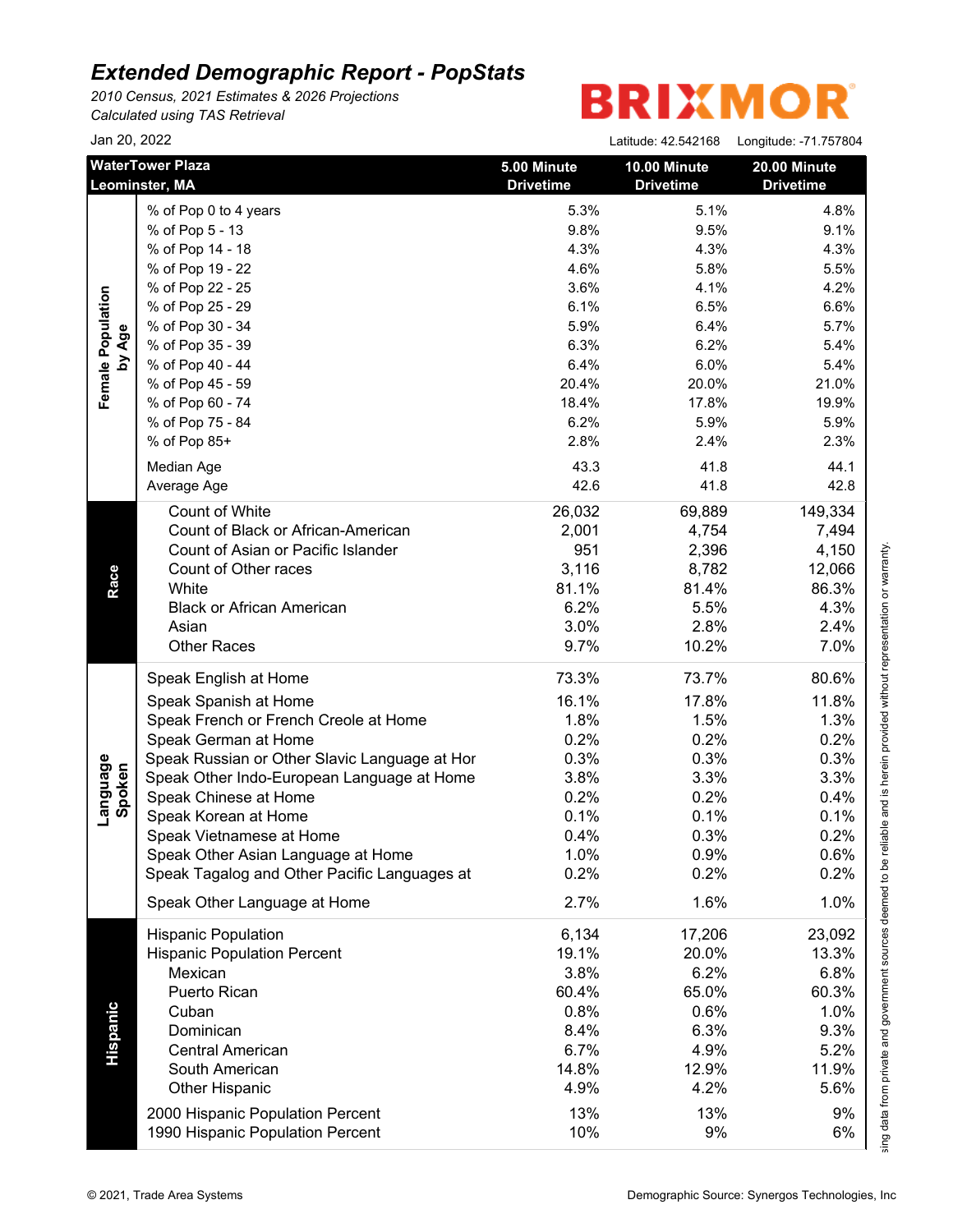*2010 Census, 2021 Estimates & 2026 Projections Calculated using TAS Retrieval*

| Jan 20, 2022           |                                                                                                                                                                                                                                                                                                                                                                                                                                                |                                                                                                                                                   | Latitude: 42.542168                                                                                                                                    | Longitude: -71.757804                                                                                                                                    |
|------------------------|------------------------------------------------------------------------------------------------------------------------------------------------------------------------------------------------------------------------------------------------------------------------------------------------------------------------------------------------------------------------------------------------------------------------------------------------|---------------------------------------------------------------------------------------------------------------------------------------------------|--------------------------------------------------------------------------------------------------------------------------------------------------------|----------------------------------------------------------------------------------------------------------------------------------------------------------|
|                        | <b>WaterTower Plaza</b>                                                                                                                                                                                                                                                                                                                                                                                                                        | 5.00 Minute                                                                                                                                       | 10.00 Minute                                                                                                                                           | 20.00 Minute                                                                                                                                             |
|                        | Leominster, MA                                                                                                                                                                                                                                                                                                                                                                                                                                 | <b>Drivetime</b>                                                                                                                                  | <b>Drivetime</b>                                                                                                                                       | <b>Drivetime</b>                                                                                                                                         |
|                        | American (percent of total population)                                                                                                                                                                                                                                                                                                                                                                                                         | 3.2%                                                                                                                                              | 3.7%                                                                                                                                                   | 4.6%                                                                                                                                                     |
|                        | American                                                                                                                                                                                                                                                                                                                                                                                                                                       | 3.0%                                                                                                                                              | 3.5%                                                                                                                                                   | 4.4%                                                                                                                                                     |
|                        | Native American (ie. Indian/Eskimo)                                                                                                                                                                                                                                                                                                                                                                                                            | 0.2%                                                                                                                                              | 0.2%                                                                                                                                                   | 0.2%                                                                                                                                                     |
|                        | Hawaiian/Pacific Islander                                                                                                                                                                                                                                                                                                                                                                                                                      | 0.0%                                                                                                                                              | 0.0%                                                                                                                                                   | 0.0%                                                                                                                                                     |
|                        | Asian (percent of total population)                                                                                                                                                                                                                                                                                                                                                                                                            | 2.8%                                                                                                                                              | 2.7%                                                                                                                                                   | 2.4%                                                                                                                                                     |
|                        | Chinese                                                                                                                                                                                                                                                                                                                                                                                                                                        | 0.3%                                                                                                                                              | 0.2%                                                                                                                                                   | 0.4%                                                                                                                                                     |
|                        | Japanese                                                                                                                                                                                                                                                                                                                                                                                                                                       | 0.1%                                                                                                                                              | $0.0\%$                                                                                                                                                | 0.1%                                                                                                                                                     |
|                        | Korean                                                                                                                                                                                                                                                                                                                                                                                                                                         | 0.2%                                                                                                                                              | 0.2%                                                                                                                                                   | 0.2%                                                                                                                                                     |
|                        | South Central Asian (ie. Indian)                                                                                                                                                                                                                                                                                                                                                                                                               | 0.5%                                                                                                                                              | 0.6%                                                                                                                                                   | 0.6%                                                                                                                                                     |
|                        | South East Asian (ie. Vietnamese)                                                                                                                                                                                                                                                                                                                                                                                                              | 1.6%                                                                                                                                              | 1.5%                                                                                                                                                   | 1.0%                                                                                                                                                     |
|                        | <b>Other Asian</b>                                                                                                                                                                                                                                                                                                                                                                                                                             | 0.2%                                                                                                                                              | 0.1%                                                                                                                                                   | 0.1%                                                                                                                                                     |
|                        | European (percent of total population)                                                                                                                                                                                                                                                                                                                                                                                                         | 37.3%                                                                                                                                             | 36.5%                                                                                                                                                  | 44.5%                                                                                                                                                    |
|                        | <b>British</b>                                                                                                                                                                                                                                                                                                                                                                                                                                 | 4.0%                                                                                                                                              | 4.2%                                                                                                                                                   | 6.1%                                                                                                                                                     |
|                        | Dutch                                                                                                                                                                                                                                                                                                                                                                                                                                          | 0.1%                                                                                                                                              | 0.2%                                                                                                                                                   | 0.3%                                                                                                                                                     |
|                        | French                                                                                                                                                                                                                                                                                                                                                                                                                                         | 6.2%                                                                                                                                              | 6.5%                                                                                                                                                   | 6.1%                                                                                                                                                     |
|                        | German                                                                                                                                                                                                                                                                                                                                                                                                                                         | 2.3%                                                                                                                                              | 2.6%                                                                                                                                                   | 3.6%                                                                                                                                                     |
|                        | Italian                                                                                                                                                                                                                                                                                                                                                                                                                                        | 9.3%                                                                                                                                              | 7.9%                                                                                                                                                   | 7.8%                                                                                                                                                     |
|                        | Polish                                                                                                                                                                                                                                                                                                                                                                                                                                         | 1.4%                                                                                                                                              | 1.6%                                                                                                                                                   | 2.3%                                                                                                                                                     |
|                        | Scandinavian                                                                                                                                                                                                                                                                                                                                                                                                                                   | 2.2%                                                                                                                                              | 2.2%                                                                                                                                                   | 2.8%                                                                                                                                                     |
|                        | Scotch/Irish                                                                                                                                                                                                                                                                                                                                                                                                                                   | 9.4%                                                                                                                                              | 9.1%                                                                                                                                                   | 12.4%                                                                                                                                                    |
|                        | Other European (ie. Greek/Russian)                                                                                                                                                                                                                                                                                                                                                                                                             | 2.4%                                                                                                                                              | 2.2%                                                                                                                                                   | 3.1%                                                                                                                                                     |
|                        | Middle Eastern                                                                                                                                                                                                                                                                                                                                                                                                                                 | 0.5%                                                                                                                                              | 0.4%                                                                                                                                                   | 0.5%                                                                                                                                                     |
|                        | <b>Other Ancestry</b>                                                                                                                                                                                                                                                                                                                                                                                                                          | 27.3%                                                                                                                                             | 25.5%                                                                                                                                                  | 22.1%                                                                                                                                                    |
|                        | <b>Unclassified Ancestry</b>                                                                                                                                                                                                                                                                                                                                                                                                                   | 9.8%                                                                                                                                              | 11.2%                                                                                                                                                  | 12.6%                                                                                                                                                    |
| Education<br>(Age 25+) | Adult Population (25 Years or Older)                                                                                                                                                                                                                                                                                                                                                                                                           | 22,661                                                                                                                                            | 59,814                                                                                                                                                 | 123,187                                                                                                                                                  |
|                        | Elementary (0 to 8)                                                                                                                                                                                                                                                                                                                                                                                                                            | 5.3%                                                                                                                                              | 5.2%                                                                                                                                                   | 3.6%                                                                                                                                                     |
|                        | Some High School (9 to 11)                                                                                                                                                                                                                                                                                                                                                                                                                     | 7.0%                                                                                                                                              | 8.1%                                                                                                                                                   | 6.5%                                                                                                                                                     |
|                        | High School Graduate (12)                                                                                                                                                                                                                                                                                                                                                                                                                      | 30.5%                                                                                                                                             | 31.3%                                                                                                                                                  | 28.3%                                                                                                                                                    |
|                        | Some College (13 to 16)                                                                                                                                                                                                                                                                                                                                                                                                                        | 18.4%                                                                                                                                             | 19.5%                                                                                                                                                  | 18.7%                                                                                                                                                    |
|                        | Associates Degree Only                                                                                                                                                                                                                                                                                                                                                                                                                         | 10.1%                                                                                                                                             | 9.7%                                                                                                                                                   | 9.3%                                                                                                                                                     |
|                        | <b>Bachelors Degree Only</b>                                                                                                                                                                                                                                                                                                                                                                                                                   | 19.3%                                                                                                                                             | 17.3%                                                                                                                                                  | 20.9%                                                                                                                                                    |
|                        | <b>Graduate Degree</b>                                                                                                                                                                                                                                                                                                                                                                                                                         | 9.5%                                                                                                                                              | 8.8%                                                                                                                                                   | 12.7%                                                                                                                                                    |
|                        | % College (4+)                                                                                                                                                                                                                                                                                                                                                                                                                                 | 28.8%                                                                                                                                             | 26.1%                                                                                                                                                  | 33.6%                                                                                                                                                    |
| Household<br>Type      | Total Households - count<br>One Person HHs - count<br>Family HHs - count<br>Married Couple - count<br>w/own children - count<br>w/out own children - count<br>Male Householder - count<br>Female Householder - count<br>Non-Family Households - count<br>1 Person Household<br>2 Person Household<br>3 Person Household<br>4 Person Household<br>5 Person Household<br>6 Person Household<br>7+ Person Household<br>% Households With Children | 13,433<br>4,318<br>8,071<br>5,350<br>2,009<br>3,341<br>747<br>1,975<br>1,044<br>32.1%<br>31.7%<br>15.7%<br>12.5%<br>5.3%<br>1.8%<br>0.9%<br>27.4% | 33,623<br>10,039<br>20,847<br>14,118<br>5,302<br>8,816<br>1,667<br>5,062<br>2,737<br>29.9%<br>31.9%<br>16.2%<br>13.0%<br>5.8%<br>2.1%<br>1.2%<br>27.3% | 65,506<br>17,587<br>42,971<br>32,351<br>12,235<br>20,116<br>2,881<br>7,739<br>4,949<br>26.8%<br>33.0%<br>16.7%<br>14.3%<br>6.2%<br>2.0%<br>1.0%<br>27.0% |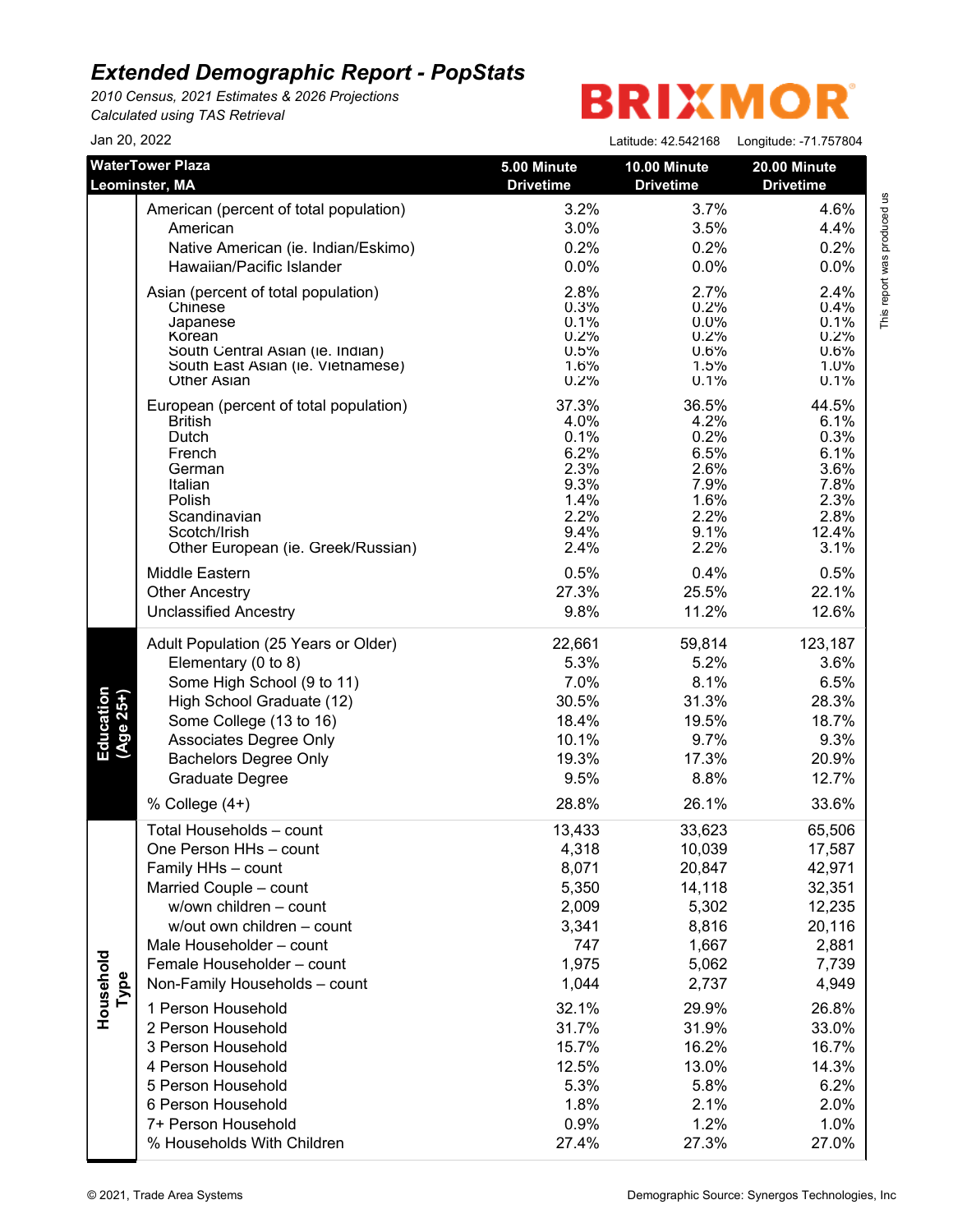*2010 Census, 2021 Estimates & 2026 Projections Calculated using TAS Retrieval*

| Jan 20, 2022            |                                                          |                                 | Latitude: 42.542168              | Longitude: -71.757804            |
|-------------------------|----------------------------------------------------------|---------------------------------|----------------------------------|----------------------------------|
|                         | <b>WaterTower Plaza</b><br>Leominster, MA                | 5.00 Minute<br><b>Drivetime</b> | 10.00 Minute<br><b>Drivetime</b> | 20.00 Minute<br><b>Drivetime</b> |
|                         | <b>Total Housing Units</b>                               | 14,338                          | 36,582                           | 70,797                           |
|                         | <b>Owner Occupied Percent</b>                            | 48.8%                           | 52.9%                            | 61.5%                            |
|                         | <b>Renter Occupied Percent</b>                           | 44.9%                           | 39.0%                            | 31.0%                            |
|                         | <b>Vacant Housing Percent</b>                            | 6.3%                            | 8.1%                             | 7.5%                             |
|                         | Total Housing Units (Census 2000)                        | 13,632                          | 33,203                           | 62,590                           |
|                         | For Rent (Census 2000)                                   | 41%                             | 45%                              | 33%                              |
|                         | For Sale (Census 2000)                                   | 12%                             | 14%                              | 15%                              |
|                         | Rented or Sold, (Census 2000)                            | 12%                             | 16%                              | 12%                              |
|                         | Seasonal (Census 2014)                                   | 14%                             | 11%                              | 13%                              |
|                         | Other (Census 2000)                                      | 29%                             | 20%                              | 24%                              |
|                         | Homes Built 1990 to 2000<br>Homes Built 1980 to 1989     | 8%<br>11%                       | 7%<br>12%                        | 10%<br>13%                       |
|                         | Homes Built 1970 to 1979                                 | 12%                             | 11%                              | 13%                              |
| Homes Built<br>By Year  | Homes Built 1960 to 1969                                 | 12%                             | 11%                              | 11%                              |
|                         | Homes Built 1950 to 1959                                 | 13%                             | 12%                              | 12%                              |
|                         | Homes Built 1940 to 1949                                 | 7%                              | 8%                               | 7%                               |
|                         | Homes Built Before 1939                                  | 37%                             | 40%                              | 35%                              |
|                         | 1 Unit                                                   | 45%                             | 48%                              | 59%                              |
|                         | 2 - 9 Units                                              | 37%                             | 38%                              | 30%                              |
| Structure<br>Units in   | Greater than 10 Units                                    | 18%                             | 13%                              | 10%                              |
|                         | <b>Mobilie Trailer</b>                                   | $0\%$                           | 1%                               | $1\%$                            |
|                         | <b>Other Units</b>                                       | $0\%$                           | 0%                               | 0%                               |
|                         | Property Value \$1,000,000 or more                       | 1.2%                            | 1.2%                             | 2.0%                             |
|                         | Property Value \$750,000 to \$999,999                    | 1.8%                            | 2.2%                             | 5.3%                             |
|                         | Property Value \$500,000 to \$749,999                    | 9.8%                            | 10.0%                            | 16.8%                            |
|                         | Property Value \$400,000 to \$499,999                    | 17.2%                           | 14.7%                            | 17.5%                            |
| Owner Occupied)         | Property Value \$300,000, to \$399,999                   | 28.9%                           | 25.6%                            | 23.8%                            |
| Home Value              | Property Value \$200,000 to \$299,999                    | 27.3%                           | 30.5%                            | 23.3%                            |
|                         | Property Value \$150,000 to \$199,999                    | 8.3%                            | 8.0%                             | 5.2%                             |
|                         | Property Value \$100,000 to \$149,999                    | 2.9%                            | 3.8%                             | 2.5%                             |
|                         | Property Value \$60,000 to \$99,999                      | 1.0%                            | 1.2%                             | 0.8%                             |
|                         | Property Value \$40,000 to \$59,999                      | 0.2%                            | 0.7%                             | 0.5%                             |
|                         | Property Value \$0 to \$39,999                           | 0.8%                            | 1.4%                             | 1.2%                             |
|                         | <b>Median Home Value</b>                                 | \$331,734                       | \$316,042                        | \$367,029                        |
|                         | <b>Median Rent</b>                                       | \$571                           | \$561                            | \$576                            |
|                         | \$0 and under - percent                                  | 18.7%                           | 18.5%                            | 17.3%                            |
|                         | \$1 to \$4999 - percent                                  | 9.7%                            | 9.5%                             | 8.5%                             |
|                         | \$5k to \$9999 - percent                                 | 5.0%                            | 4.9%                             | 4.5%                             |
|                         | \$10k to \$24999 - percent                               | 6.7%<br>6.9%                    | 6.6%<br>6.9%                     | 6.3%<br>6.8%                     |
|                         | \$25k to \$49999 - percent<br>\$50k to \$99999 - percent | 10.1%                           |                                  |                                  |
| per Household<br>Wealth | \$100k to \$249999 - percent                             | 17.4%                           | 10.2%<br>17.6%                   | 10.3%<br>18.2%                   |
|                         | \$250k to \$499999 - percent                             | 12.3%                           | 12.4%                            | 13.2%                            |
|                         | $$500k+ - percent$                                       | 13.2%                           | 13.3%                            | 14.8%                            |
|                         | Median HH Wealth                                         | \$65,078                        | \$67,361                         | \$81,782                         |
|                         | Avg HH Wealth                                            | \$220,648                       | \$222,581                        | \$241,763                        |
|                         |                                                          |                                 |                                  |                                  |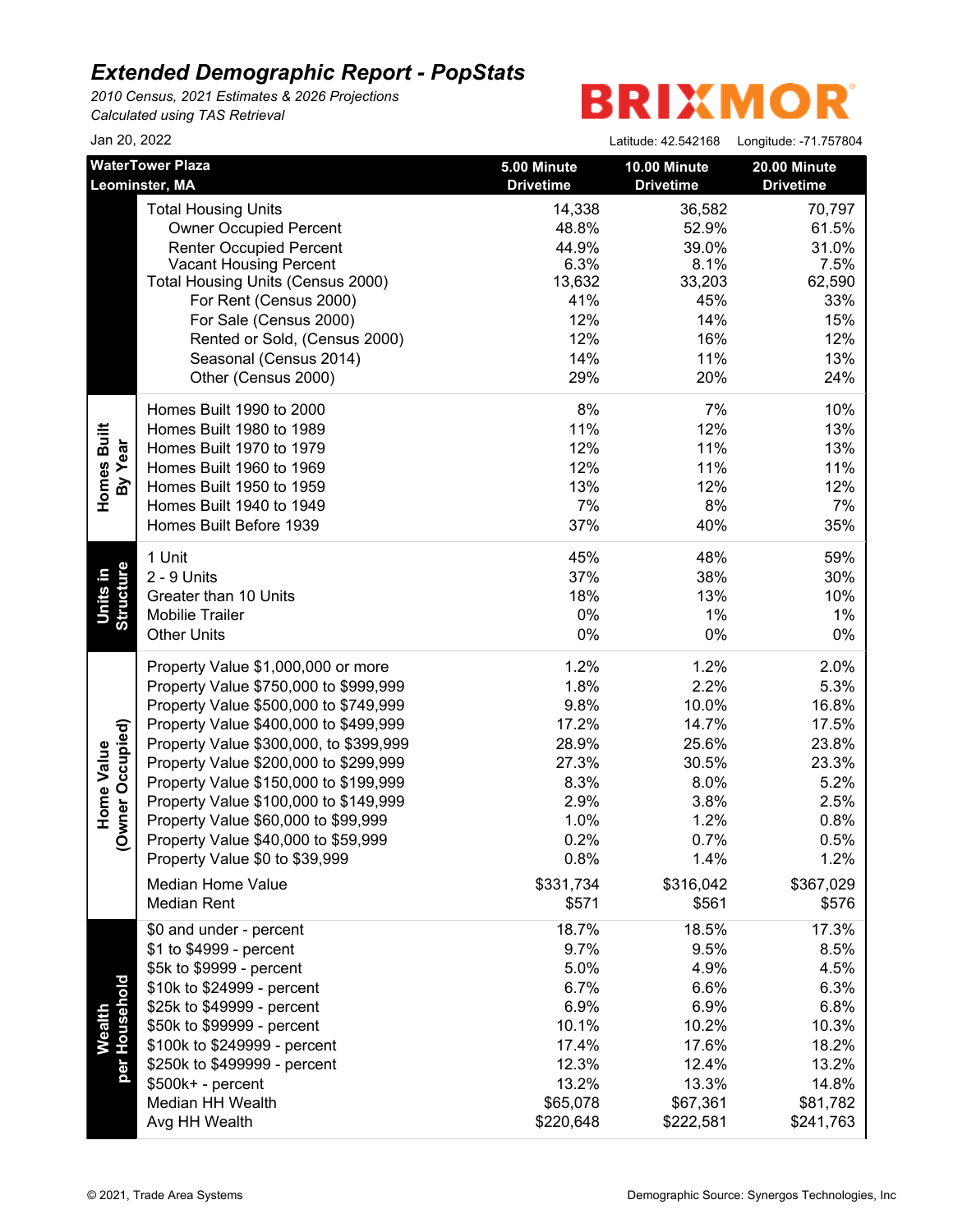*2010 Census, 2021 Estimates & 2026 Projections Calculated using TAS Retrieval*

|                              | Jan 20, 2022                               |                                 | Latitude: 42.542168              | Longitude: -71.757804            |
|------------------------------|--------------------------------------------|---------------------------------|----------------------------------|----------------------------------|
|                              | <b>WaterTower Plaza</b><br>Leominster, MA  | 5.00 Minute<br><b>Drivetime</b> | 10.00 Minute<br><b>Drivetime</b> | 20.00 Minute<br><b>Drivetime</b> |
|                              |                                            |                                 |                                  |                                  |
| Economic<br>Viability        | <b>Economic Viability Local</b>            | 267                             | 259                              | 260                              |
|                              | <b>Economic Viability Indexed</b>          | 103                             | 100                              | 100                              |
|                              |                                            |                                 |                                  |                                  |
|                              | Employed Civilian Pop 16+ by Occupation    | 16,519                          | 43,274                           | 88,469                           |
|                              | Managerial/Executive                       | 10.7%                           | 11.3%                            | 15.3%                            |
| (Employed Civilians Age 16+) | <b>Professional Specialty</b>              | 23.4%                           | 22.6%                            | 25.3%                            |
|                              | <b>Healthcare Support</b>                  | 4.0%                            | 4.2%                             | 3.2%                             |
|                              | Sales                                      | 12.2%                           | 10.1%                            | 9.3%                             |
|                              | Office & Administrative Support            | 11.2%                           | 12.8%                            | 12.1%                            |
|                              | <b>Protective Service</b>                  | 2.3%                            | 2.8%                             | 2.4%                             |
|                              | <b>Food Preperation</b>                    | 4.6%                            | 5.4%                             | 5.1%                             |
|                              | <b>Building Maintenance &amp; Cleaning</b> | 4.4%                            | 3.6%                             | 3.3%                             |
|                              | <b>Personal Care</b>                       | 2.8%                            | 3.5%                             | 3.1%                             |
|                              | Farming, Fishing, & Forestry               | 0.4%                            | 0.2%                             | 0.2%                             |
|                              | Construction                               | 7.1%                            | 7.8%                             | 8.0%                             |
|                              | Production & Transportation                | 16.9%                           | 15.6%                            | 12.8%                            |
|                              | <b>Percent White Collar Workers</b>        | 61.4%                           | 61.0%                            | 65.1%                            |
|                              |                                            |                                 |                                  |                                  |
|                              | <b>Percent Blue Collar Workers</b>         | 38.6%                           | 39.0%                            | 34.9%                            |
|                              | Agriculture/Mining/Construction            | 6.1%                            | 6.5%                             | 7.6%                             |
|                              | Manufacturing                              | 15.0%                           | 14.8%                            | 14.6%                            |
|                              | Transportation                             | 5.2%                            | 4.7%                             | 4.2%                             |
|                              | Information                                | 0.7%                            | 0.9%                             | 1.5%                             |
|                              | Wholesale/Retail                           | 18.1%                           | 15.9%                            | 14.3%                            |
|                              | Finance, Insurance, Real Estate            | 5.5%                            | 5.1%                             | 5.2%                             |
| Employed Civilians Age 16+)  | <b>Professional Services</b>               | 5.7%                            | 5.4%                             | 7.6%                             |
|                              | <b>Management Services</b>                 | 0.2%                            | 0.1%                             | 0.1%                             |
|                              | <b>Administrative/Waste Services</b>       | 3.7%                            | 3.6%                             | 3.3%                             |
|                              | <b>Educational Services</b>                | 25.9%                           | 27.2%                            | 25.8%                            |
|                              | <b>Entertainment Services</b>              | 5.8%                            | 7.2%                             | 7.6%                             |
|                              | <b>Other Professional Services</b>         | 4.9%                            | 4.4%                             | 4.2%                             |
|                              | <b>Public Administration</b>               | 3.3%                            | 4.1%                             | 4.0%                             |
|                              | Drive to Work Alone                        | 82.8%                           | 81.2%                            | 83.3%                            |
|                              | Drive to Work Carpool                      | 9.6%                            | 10.6%                            | 9.1%                             |
|                              | Travel to Work by Public Transportation    | 2.0%                            | 1.9%                             | 1.4%                             |
| <b>To Work</b>               | Drive to Work on Motorcycle                | 0.2%                            | 0.1%                             | 0.1%                             |
|                              | Drive to Work on Bicycle                   | 0.1%                            | 0.1%                             | 0.1%                             |
|                              | Walked to Work                             | 2.1%                            | 2.9%                             | 2.3%                             |
|                              | <b>Other Means</b>                         | 1.1%                            | 1.0%                             | 0.8%                             |
|                              |                                            |                                 | 2.2%                             | 2.8%                             |